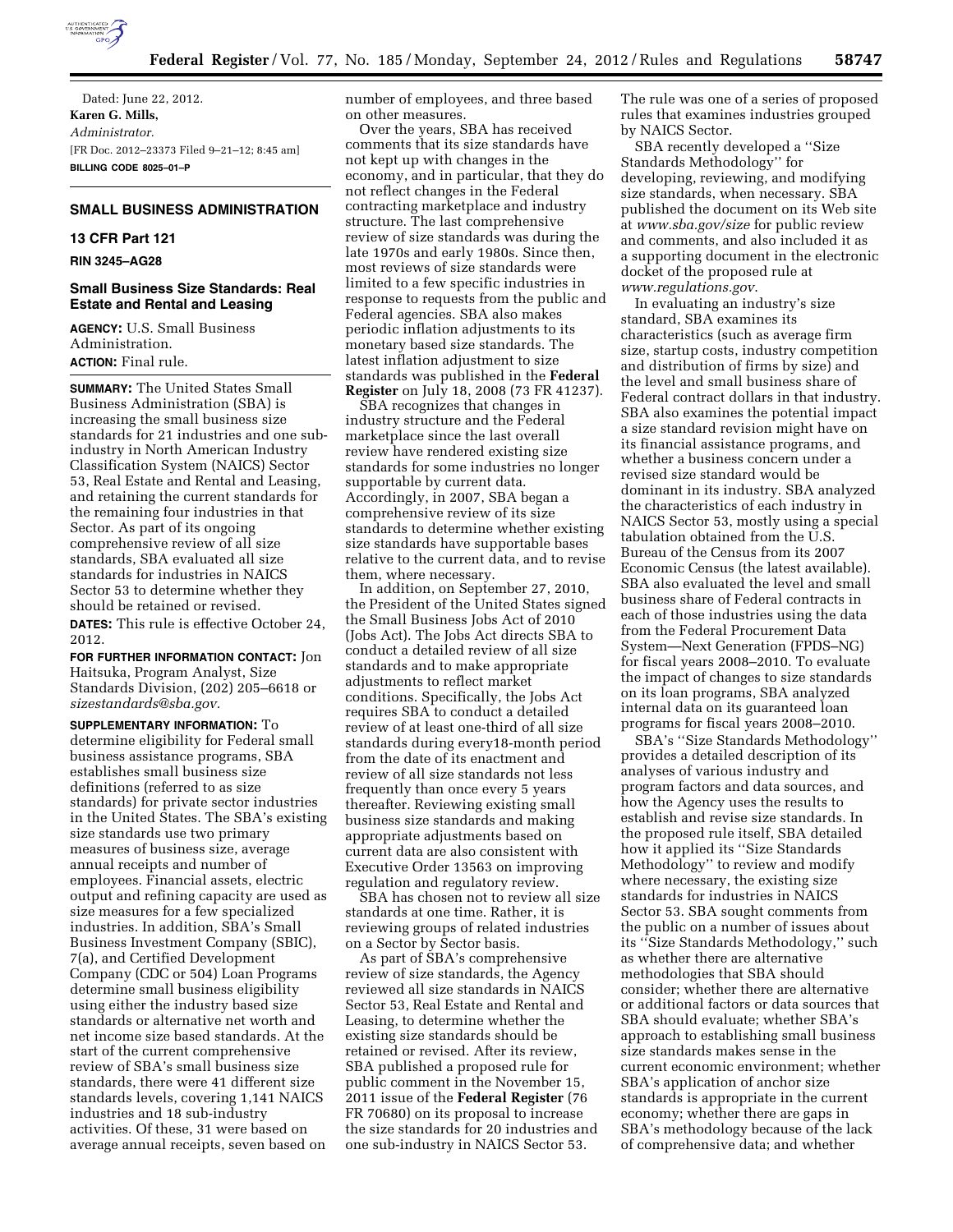there are other facts or issues that SBA should consider.

SBA sought comments on its proposal to increase size standards for 20 industries and one sub-industry in NAICS Sector 53 (Real Estate and Rental and Leasing) and retain the existing size standards for the remaining four industries in that Sector. Specifically, SBA requested comments on whether the size standards should be revised as proposed and whether the proposed revisions are appropriate. SBA also invited comments on whether its proposed eight fixed size standard levels are appropriate and whether it should adopt common size standards for several Industry Groups in NAICS Sector 53.

The SBA's analyses supported lowering existing receipts based standards for one industry. However, as SBA pointed out in the proposed rule, lowering size standards will reduce the number of firms eligible to participate in Federal small business assistance programs and this is counter to what the Federal government and SBA are doing to help small businesses. Therefore, SBA proposed to retain the current size standards for that industry and requested comments on whether the Agency should lower size standards for which its analyses might support lowering them.

#### **Summary of Comments**

SBA received eight comments on the proposed rule. These comments are summarized below.

Two commenters addressed SBA's proposed size standard for NAICS 532291, Home Health Equipment Rental. SBA had proposed to increase the size standard for that NAICS code from \$7 million in average annual receipts to \$30 million. Both commenters generally supported the SBA's proposed increase. One of the commenters stated the \$7 million size standard has not kept up with changes in industry structure and the Federal marketplace and that more small businesses will become eligible for Federal government programs under the proposed, higher size standard, thereby helping both small businesses and the Federal government. However, both suggested that SBA adopt a 500 employee standard instead of the proposed \$30 million receipts based size standard. Both argued that services provided under NAICS 532291 are similar to those under NAICS 339112 (Air and Gas Compressor Manufacturing), which has a 500 employee size standard. However, they did not provide any industry data and analyses supporting the similarities

between the two industries. To support the recommendation for a 500-employee size standard for NAICS 532291, one of the commenters highlighted two Veterans Administration solicitations for the same service and product (oxygen supplies) for which the Agency used NAICS 532291 at one location and NAICS 339112 at another. The commenters argued such inconsistent practice would not occur if SBA adopted the 500-employee size standard for NAICS 532291. They added that the 500-employee size standard applies to all manufacturing industries as well as to SBA's non-manufacturer's rule. They also argued that employment is a more suitable and stable measure of business size as it is not influenced by inflation and changes in economic conditions.

SBA disagrees with the commenters' arguments that companies involved in NAICS 532291 are similar to those in NAICS 339112. NAICS 532291 comprises establishments primarily engaged in renting home-type health equipment, such as wheel chairs, hospital beds, oxygen tanks, walkers, and crutches, while NAICS 339112 comprises establishments primarily engaged in manufacturing medical, surgical, ophthalmic, and veterinary instruments and apparatus (except electrotherapeutic, electro-medical and irradiation apparatus), such as syringes, hypodermic needles, anesthesia apparatus, blood transfusion equipment, catheters, surgical clamps, and medical thermometers (*see [www.census.gov/](http://www.census.gov/naics) [naics](http://www.census.gov/naics)*). Two other related codes are NAICS 325120 (Industrial Gas Manufacturing) and NAICS 332420 (Metal Tank (Heavy Gauge) Manufacturing). NAICS 325120 includes manufacturing oxygen and NAICS 332420 includes manufacturing oxygen tanks. The Small Business Size Regulations require Federal agencies to designate the proper NAICS code and size standard in a solicitation, selecting the NAICS code which best describes the principal purpose of the product or service being acquired. *See* 13 CFR 121.402(b). Accordingly, if a solicitation is for renting health equipment (such as oxygen tanks), Federal agencies should apply NAICS 532291 and its corresponding size standard. Similarly, if a solicitation involves purchasing health equipment and supplies (such as oxygen tanks and oxygen), the contracting officers should apply an appropriate manufacturing NAICS code and its corresponding size standard. In a rental situation, the Federal government is procuring a service. On the other hand, if the Federal government is purchasing the products

themselves, then the manufacturing NAICS codes and accompanying size standards apply. An entity that qualifies under the nonmanufacturer rule (13 CFR 121.406(b)) may also supply products it did not produce. However, it is important to note that the nonmanufacturer rule does not apply to service contracts. The regulations also provide that any interested party adversely affected by a NAICS code designation for a specific Federal procurement may appeal the designation to the Office of Hearings and Appeals. *See* 13 CFR 121.1102– 121.1103.

For the reasons explained in its ''Size Standards Methodology,'' SBA uses employment as the measure of size for manufacturing industries and average annual receipts for most service industries, including all industries in NAICS Sector 53. SBA recognizes that employment is less influenced by inflationary factors than receipts, but it is not immune to changes in economic conditions. For example, businesses shed millions of employees during and after the recent economic recession. Because receipts are sensitive to inflation, SBA defines annual receipts as the average over a firm's three most recently completed fiscal years. *See* 13 CFR 121.104. In addition, SBA adjusts its monetary based size standards for inflation at least once every five years.

For the above reasons, SBA is not adopting the commenter's recommendation to adopt a 500 employee size standard for NAICS 532291. Instead, it is adopting the \$30 million receipts based size standard, as proposed.

SBA received one comment concerning the proposed size standard for NAICS 531311, Residential Property Management. SBA had proposed to increase the size standard for this NAICS code from \$2 million to \$7 million in average annual receipts. Opposing the SBA's proposed \$7 million size standard, the commenter suggested a much higher \$15 million size standard for NAICS 531313. He argued that services offered by small businesses in this NAICS code are quite diverse and involve services from several industries within NAICS Subsectors 541 and 561, including NAICS 541310, 561622, 561710, 561720, 561730, and 561790. The commenter contended that most of these industries have size standards higher than \$7 million. However, except for NAICS 561720, all of them have a \$7 million size standard currently. Furthermore, except for NAICS 561710, current industry and Federal contracting data for those industries do not support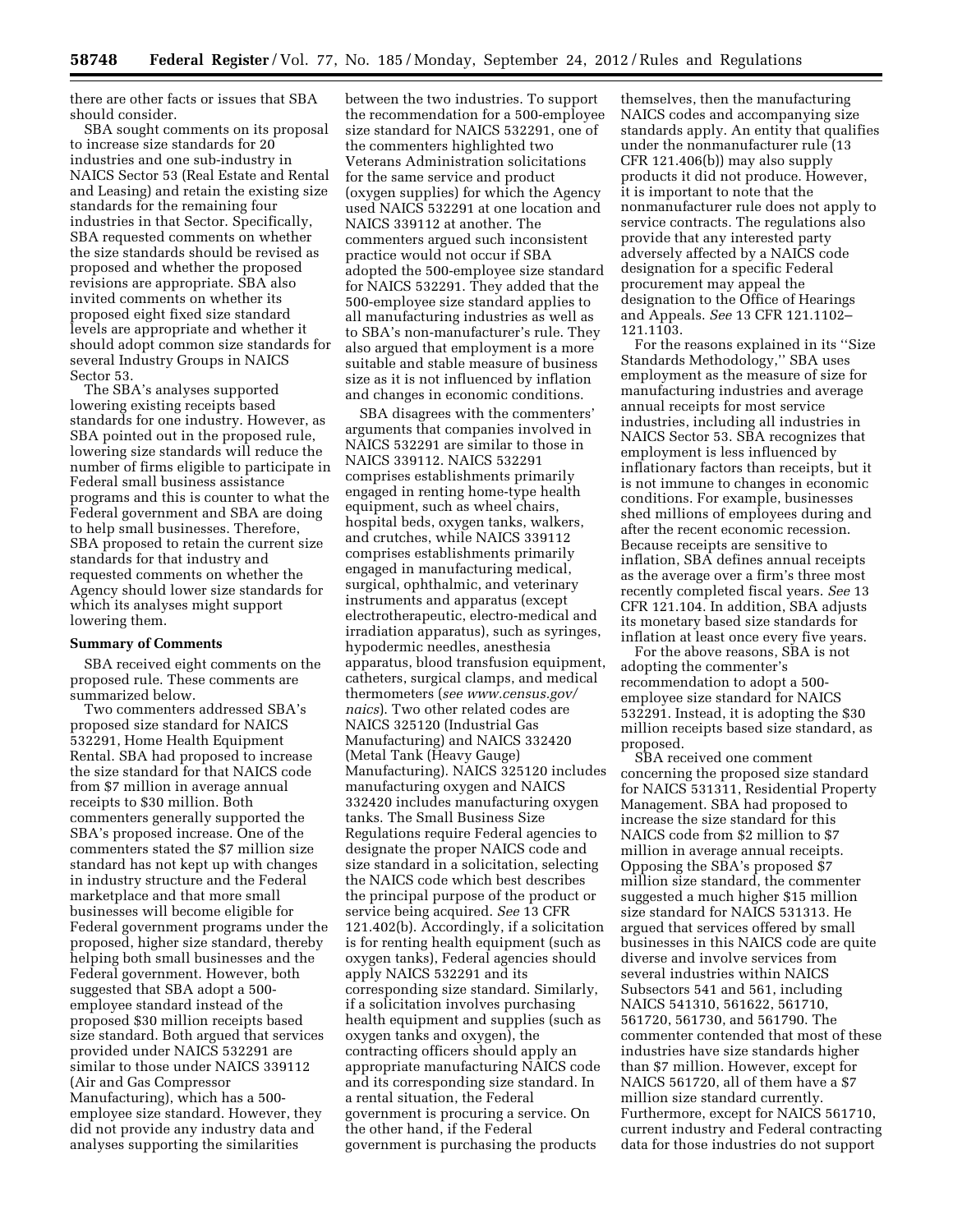a size standard higher than \$7 million (*see* 77 FR 7490 (February 10, 2012) and 76 FR 63510 (October 12, 2011)). The commenter maintained that a higher size standard would enable his business to remain eligible for SBA's 8(a) Program; however, the commenter did not provide other information to support why \$15 million is a more appropriate size standard for NAICS 531311 than the proposed \$7 million. For the above reasons, SBA is adopting the proposed \$7 million size standard for NAICS 531311, as proposed.

SBA received one comment on the proposed size standard for NAICS 531320, Offices of Real Estate Appraisers. The commenter supported SBA's proposed increase from the current \$2 million to \$7 million in average annual receipts. The commenter contended that the current size standard has both prevented small businesses from participating in government contracts and kept Federal agencies from receiving quality services to meet their needs. The commenter stated that both small businesses and the Federal government will benefit under the higher \$7 million size standard. SBA is adopting the \$7 million size standard, as proposed.

SBA received one comment concerning the proposed size standards for NAICS 532111, Passenger Car Rental, and NAICS 532112, Passenger Car Leasing. For both industries, SBA had proposed to increase the size standard from \$25.5 million to \$35.5 million, which is the highest level of receipts based size standards. Arguing that SBA's proposed increase to \$35.5 million is inadequate and that it would not create a level playing field for small businesses, the commenter suggested increasing it to \$150 million. He contended that his business and others with fewer than 500 employees are not dominant and should be able to qualify as small. He argued that SBA's current \$25.5 million or proposed \$35.5 million size standard for the rental car industry makes it difficult for small businesses to grow and develop and increase their market share. To support his argument, the commenter provided copies of testimony he presented at SBA's June 2005 Public Hearings on Size Standards and previous correspondence with SBA. His comment also included data on the rental car industry from 2000 to 2011, showing the increasing market dominance of the industry by the largest companies and high degree of industry concentration. In addition, the commenter argued that national networks operated by large companies make competition more limited and

restrictive for his company and other local competitors.

SBA recognizes that although the proposed \$35.5 million size standard would include 98 percent of firms in NAICS 532111 and 93 percent of firms in NAICS 532112, it includes a small percentage of total industry receipts. However, to be consistent with SBA's size standards methodology and with proposed and final rules for other NAICS Sectors that SBA has issued to date, \$35.5 million is the highest receipts based size standards that SBA will propose or adopt. Thus, SBA is adopting the \$35.5 million size standard for NAICS 532111, Passenger Car Rental and NAICS 532112, Passenger Car Leasing, as proposed.

SBA received a comment from an association representing the U.S. equipment rental industry. The association's comments concerned the proposed size standards for three NAICS codes: NAICS 532310 (General Rental Centers), NAICS 532412 (Construction, Mining and Forestry Machinery and Equipment Rental and Leasing), and NAICS 532490 (Other Commercial and Industrial Machinery and Equipment Rental and Leasing). The association fully supported SBA's proposal to increase the size standard for NAICS 532412 and NAICS 532490 from the current \$7 million to \$30 million. It also fully supported the SBA's proposal to establish a common \$30 million size standard for all industries within NAICS Industry Group 5324, Commercial and Industrial Machinery and Equipment Rental and Leasing. However, the association opposed the SBA's proposal to retain the current \$7 million size standard for NAICS 532310 and recommended the same \$30 million size standard as proposed for the other two codes. To support its suggestion, the association argued that many rental companies maintain a wide variety of rental goods in their inventories to meet the needs of their customers and that they should be treated equally for SBA's size standards.

The association provided several reasons supporting the proposed increase to the size standard for NAICS 532412 and NAICS 532490. First, as it stated, the equipment rental industry has undergone significant structural changes, thereby warranting a significant increase to the current size standard. Second, as the association pointed out, the equipment rental industry has larger capital requirements and higher barriers to entry than the construction industry, and yet the size standard for most equipment rental industries is only \$7 million as compared to \$33.5 million for most

construction related industries. Third, it added that since equipment rental companies derive a significant portion of their revenue from the construction equipment rental sector, the size standards for the equipment rental industries should be in line with those for construction industries. Fourth, the association noted that small businesses at the current \$7 million size standard lack resources and equipment to compete with their larger counterparts and that they will be able to more effectively compete with large companies under the proposed, higher size standard.

SBA recognizes that many companies operating under NAICS 532310 may also be engaging in activities within one or more of the other equipment rental NAICS codes, including NAICS 532412 and NAICS 532490. However, based on the industry and Federal procurement data, there exist significant differences between the companies that are primarily engaged in NAICS 532310, General Rental Centers, and those that are primarily engaged in one of the industries within NAICS Industry Group 5324. For example, companies primarily engaged in industries within NAICS Industry Group 5324 have four times the average revenues and six times the average assets (proxy for startup costs entry barriers) than companies primarily engaged in NAICS 532310. In addition, during fiscal years 2008 to 2010, Federal contracting dollars averaged less than \$5 million for NAICS 532310 as compared to \$675 million for industries within NAICS Industry Group 5324.

The association generally supported the five factors SBA evaluates in reviewing a size standard, but suggested giving more weight to average assets size and Federal procurement factor for the equipment rental industry. However, it did not provide any specific values.

For the above reasons, SBA is adopting the proposed \$30 million common size standard for all industries within NAICS Industry Group 5324 (including NAICS 532412 and 532490) and the proposed \$7 million size standard for NAICS 532310.

A national association representing recreational vehicle rental companies commented on the proposed size standard for NAICS 532120, Truck, Utility Trailer and RV (Recreational Vehicle) Rental and Leasing. SBA had proposed to increase the size standard for NAICS 532120 from \$25.5 million to \$35.5 million. The association fully supported the proposed increase and noted that this increase is consistent with the \$30 million size standard that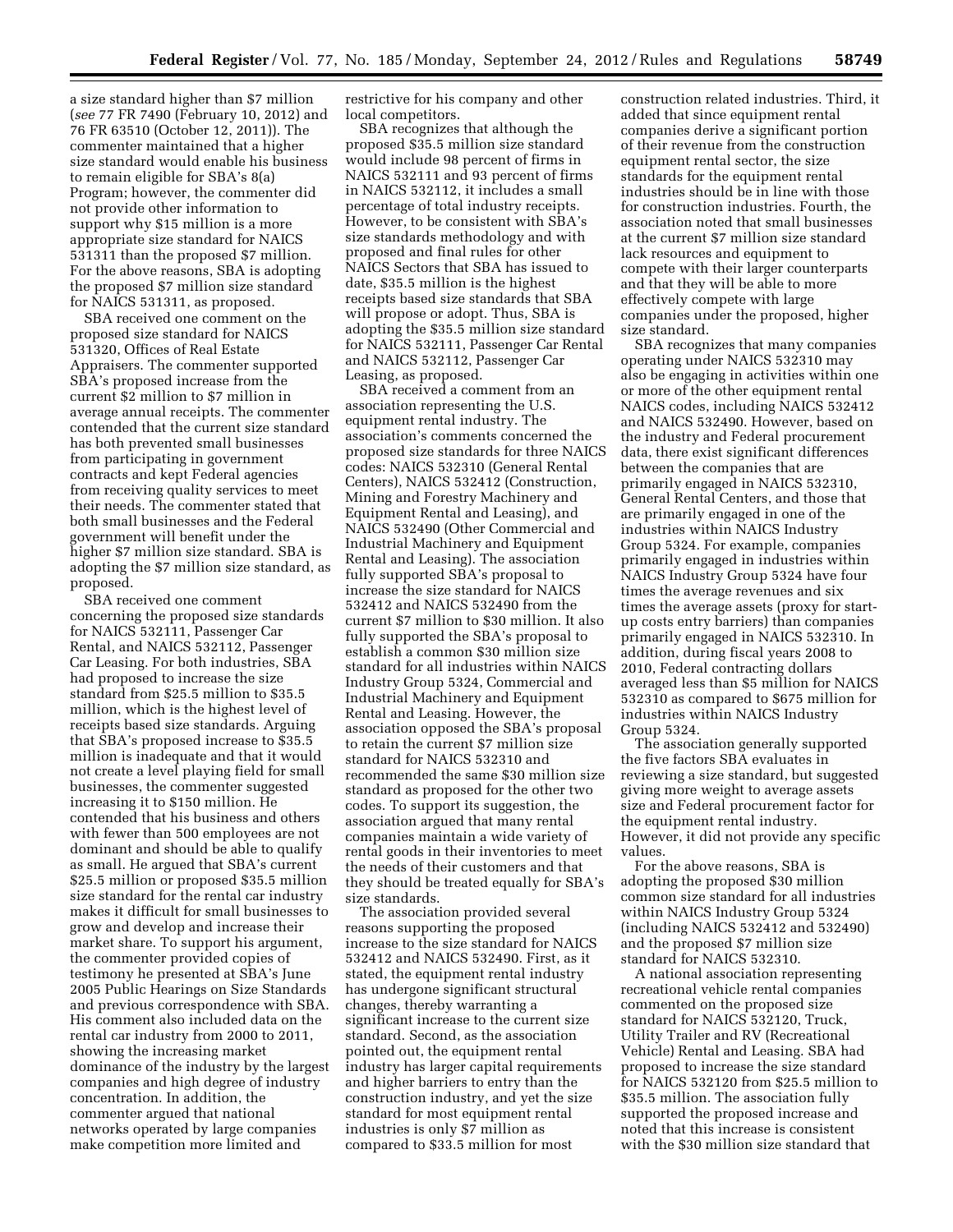SBA adopted for NAICS 441210, Recreational Vehicle Dealers, in 2010. It stated that changes in industry structure since SBA first established a size standard for the RV industry in the 1980s warranted an increase to the current size standard. The association argued that a higher size standard would create opportunity for businesses that have either exceeded or may be about to exceed the current size standard for Federal small business loans and contracts. Accordingly, SBA is adopting the proposed \$35.5 million size standard for NAICS 532120.

SBA received two comments on its proposal to increase the size standard for NAICS 531210, Offices of Real Estate Agents and Brokers, from \$2 million to \$7 million. Both commenters generally supported the SBA's proposed increase to the size standard for NAICS 531210 as it would help small businesses better compete with large businesses, but they recommended a higher increase. Specifically, one commenter recommended at least \$19 million, while the other suggested \$10 million.

One commenter argued that there is a gap between the current \$2 million, or proposed \$7 million size standard, and revenues of large real estate brokerage firms receiving Federal contracts, thereby hurting small businesses with revenues above the size standard but way below the size of large firms. The commenter pointed out that the General Services Administration (GSA) recently awarded four prime contracts to large firms with revenues ranging from \$225 million to \$4 billion, but provided no information on whether those contracts could have been awarded to small businesses if the size standard were much higher than the current \$2 million or proposed \$7 million. He added that because of the low size standard, many otherwise small businesses must compete with large firms as a large business. As a result, the commenter stated, large brokerage firms continue to increase their Federal market share at the expense of qualified small businesses. The commenter contended that currently GSA does not have small business set aside contracts for real estate brokerage services, because of its perception that companies below the current \$2 million size standard are too small to be sufficiently qualified to complete the work. He argued that raising the size standard to \$19 million would increase the pool of eligible of small businesses for Federal contracting opportunities and encourage Federal agencies to set aside more contracts for small businesses. The commenter, who suggested a higher \$10 million size standard for NAICS 531210, added that

small firms must grow much larger to compete with largest firms in the industry, some of which exceed \$1 billion in sales.

SBA recognizes that many mid-sized companies face challenges in the Federal market for brokerage and real estate services when they outgrow the size standard. Under the \$7 million size standard, more than 98 percent of firms will qualify as small. SBA did not propose a higher standard because it is very concerned that ''smaller'' small firms cannot compete effectively with ''larger'' small businesses for Federal small business contracts when the size standards are too large, such as \$19 million or \$10 million as suggested by the commenters. SBA is also very aware that the small business share of Federal contracts in NAICS 531210 is very low under the current \$2 million size standard. However, SBA estimates that about 5,700 more businesses above the current \$2 million threshold will now qualify as small under the \$7 million size standard. This will not only provide more opportunities for small businesses and increase small business share in the Federal market, but it will also encourage Federal agencies to set aside more contracts for small businesses because there will be a much larger pool of more qualified small businesses. Small businesses will also be able to grow and still maintain their small business status under the higher \$7 million size standard.

One of the commenters argued that raising the size standard for NAICS 531210 to \$19 million would make small businesses providing real estate services to the Federal government at par with other professional and property/facility related services, such as Architectural Services (NAICS 541310), Landscape Architectural Services (NAICS 541320), Engineering Services (NAICS 541330), Building Inspection Services (NAICS 541350), Marketing Consulting Services (NAICS 541613), and Advertising Services (NAICS 541810). However, the commenter did not provide any reasons or supporting information on why NAICS 531210 should have the same size standard as these industries. In fact, in the recently published Final Rule, Small Business Size Standards: Professional, Technical, and Scientific Services, SBA adopted the \$7 million size standard for NAICS 541310, 541320 and 541350 (*see* 77 FR 7490 (February 10, 2012)).

One commenter suggested continuing the SBA's exclusion of funds received in trust for an unaffiliated third party from the calculation of annual receipts for NAICS 531210. SBA did not propose to

discontinue the exclusion of funds received in trust for unaffiliated third parties, and is continuing the exclusion under this rule. In addition, the commenter proposed to add to the exclusion commissions paid to third party brokers, independent contractors, or third party firms. SBA is not adopting this recommendation for two reasons. First, commissions shared with third party brokers, independent contractors, or third party firms are not the same as the funds received in trust for an unaffiliated third party. When brokers or independent contractors work for or with a brokerage firm, the firm earns income by sharing a certain percentage of their commissions. SBA treats commissions paid out to brokers and independent contractors as costs of doing business, similar to subcontractor costs (such as fees paid to a third-party or independent agent), employee based costs (such as wages and payroll taxes), and material costs. For SBA's size standards, receipts means ''total income'' plus ''costs of goods sold.'' The definition of receipts (*see* 13 CFR 121.104) provides a number of exclusions, but ''cost of doing business'' is not one of them. Second, SBA is concerned that very large brokerage firms with hundreds of brokers and contractors may qualify as small if the firms are allowed to exclude commissions paid out to brokers and contractors, thereby causing competitive disadvantage to small firms with fewer brokers and contractors. Thus, SBA is not adopting the commenter's proposal.

For the above reasons, SBA is adopting the \$7 million size standard for NAICS 531210, as proposed, and retaining the current definition of receipts without modification.

SBA received no comments on the SBA's proposal to revise size standards for other industries in NAICS Sector 53. SBA also received no comments on its proposal to retain the current size standards where analyses suggested lowering them.

All comments to the proposed rule are available for public review at *[http://](http://www.regulations.gov) [www.regulations.gov,](http://www.regulations.gov)* using RIN–3245– AG28 or docket number SBA–2011– 0020.

#### **Conclusion**

Based on the analyses of relevant industry and program data and evaluation of public comments it received on the proposed rule, SBA has decided to increase the small business size standards for the 20 industries and one sub-industry in NAICS Sector 53 to the levels it proposed. Those industries and their revised size standards are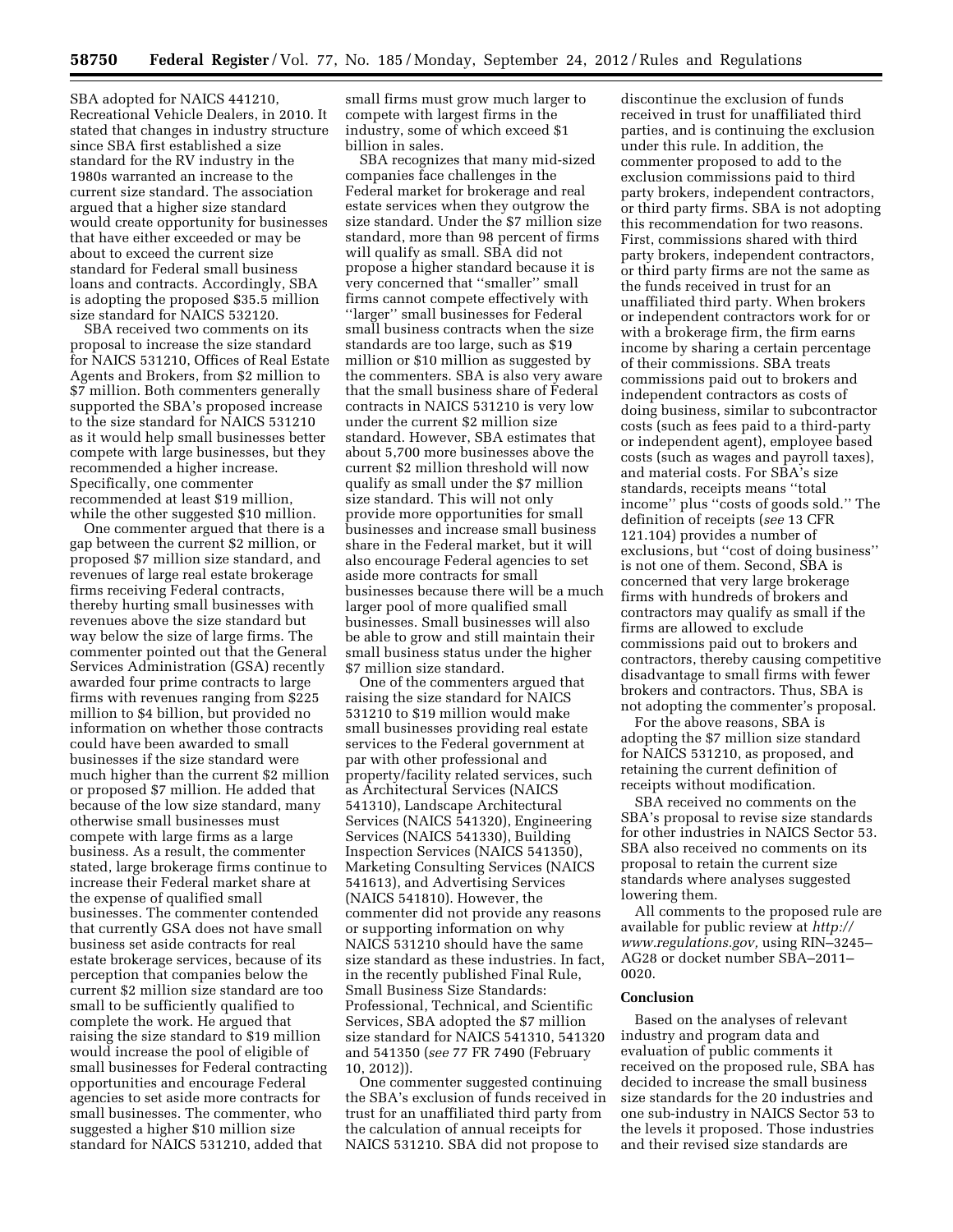shown in Table 1, Summary of Size Standards Revisions, below.

| <b>NAICS</b><br>Codes | NAICS Industry title                                                         | Current size<br>standard<br>$$$ million) | Revised size<br>standard<br>(\$ million) |
|-----------------------|------------------------------------------------------------------------------|------------------------------------------|------------------------------------------|
| 531110                |                                                                              | \$7.0                                    | \$25.5                                   |
| 531120                |                                                                              | 7.0                                      | 25.5                                     |
| 531190                |                                                                              | 7.0                                      | 25.5                                     |
| Except,               |                                                                              | 20.5                                     | 35.5                                     |
| 531210                |                                                                              | 2.0                                      | 7.0                                      |
| 531311                |                                                                              | 2.0                                      | 7.0                                      |
| 531312                |                                                                              | 2.0                                      | 7.0                                      |
| 531320                |                                                                              | 2.0                                      | 7.0                                      |
| 531390                |                                                                              | 2.0                                      | 7.0                                      |
| 532111                |                                                                              | 25.5                                     | 35.5                                     |
| 532112                |                                                                              | 25.5                                     | 35.5                                     |
| 532120                | Truck, Utility Trailer, and RV (Recreational Vehicle) Rental and Leasing     | 25.5                                     | 35.5                                     |
| 532210                |                                                                              | 7.0                                      | 35.5                                     |
| 532220                |                                                                              | 7.0                                      | 19.0                                     |
| 532230                |                                                                              | 7.0                                      | 25.5                                     |
| 532291                |                                                                              | 7.0                                      | 30.0                                     |
| 532411                | Commercial, Air, Rail, and Water, Transportation Equipment and Rental        | 7.0                                      | 30.0                                     |
| 532412                | Construction, Mining and Forestry Machinery and Equipment Rental and Leasing | 12.5                                     | 30.0                                     |
| 532420                |                                                                              | 25.5                                     | 30.0                                     |
| 532490                | Other Commercial, and Industrial Machinery and Equipment Rental and Leasing  | 7.0                                      | 30.0                                     |
| 533110                | Lessors of Nonfinancial Intangible Assets (except Copyrighted Works)         | 7.0                                      | 35.5                                     |

For the reasons as stated above in this rule and in the proposed rule, SBA has decided to retain the current receipts based size standards for one industry for which analytical results suggested lower size standards. Not lowering size standards in NAICS Sector 53 is consistent with SBA's recent final rules on NAICS Sector 44–45, Retail Trade (75 FR 61597 (October 6, 2010)), NAICS Sector 72, Accommodation and Food Services (75 FR 61604 (October 6, 2010)), NAICS Sector 81, Other Services (75 FR 61591 (October 6, 2010)), NAICS Sector 54, Professional, Scientific and Technical Services (77 FR 7490 (February 10, 2012)), and NAICS Sector 48–49, Transportation and Warehousing (77 FR 10943 (February 24, 2012)). In each of those final rules, SBA adopted its proposal not to reduce small business size standards for the same reasons. SBA is also retaining the existing receipts based size standards for three industries for which the results supported them at their current levels.

## **Compliance With Executive Orders 12866, 13563, 12988, and 13132, the Paperwork Reduction Act (44 U.S.C., Ch. 35) and the Regulatory Flexibility Act (5 U.S.C. 601–612)**

## *Executive Order 12866*

The Office of Management and Budget (OMB) has determined that this final rule is not a ''significant regulatory action'' for purposes of Executive Order 12866. In order to help explain the need

for this rule and the rule's potential benefits and costs, SBA is providing a Cost Benefit Analysis in this section of the rule. This is also not a ''major rule'' under the Congressional Review Act, 5 U.S.C. 800.

#### **Cost Benefit Analysis**

### *1. Is there a need for the regulatory action?*

SBA believes that the revised changes to small business size standards for 20 industries and one sub-industry in NAICS Sector 53, Real Estate and Rental and Leasing, reflect changes in economic characteristics of small businesses in those industries and the Federal procurement market. SBA's mission is to aid and assist small businesses through a variety of financial, procurement, business development, and advocacy programs. To assist the intended beneficiaries of these programs effectively, SBA establishes distinct definitions to determine which businesses are deemed small businesses. The Small Business Act (15 U.S.C. 632(a)) delegated to the SBA's Administrator the responsibility for establishing definitions for small business. The Act also requires that small business definitions vary to reflect industry differences. The Jobs Act requires the Administrator to review at least one-third of all size standards within each 18-month period from the date of its enactment, and review all size standards at least every five years

# thereafter. The **SUPPLEMENTARY INFORMATION** section of the May 13, 2011 proposed rule and this rule explained in

detail SBA's methodology for analyzing a size standard for a particular industry.

# *2. What are the potential benefits and costs of this regulatory action?*

The most significant benefit to businesses obtaining small business status as a result of this rule is gaining eligibility for Federal small business assistance programs, including SBA's financial assistance programs, economic injury disaster loans, and Federal procurement opportunities intended for small businesses. Federal small business programs provide targeted opportunities for small businesses under SBA's various business development and contracting programs. These include the 8(a), small disadvantaged businesses (SDB), small businesses located in Historically Underutilized Business Zones (HUBZone), women owned small businesses (WOSB), and the service disabled veteran owned small business (SDVOSB) Programs. Other Federal agencies also may use SBA's size standards for a variety of regulatory and program purposes. These programs help small businesses become more knowledgeable, stable, and competitive. In the 20 industries and one subindustry in NAICS Sector 53 for which SBA has decided to increase size standards, SBA estimates that about 13,000 additional firms will gain small business status and become eligible for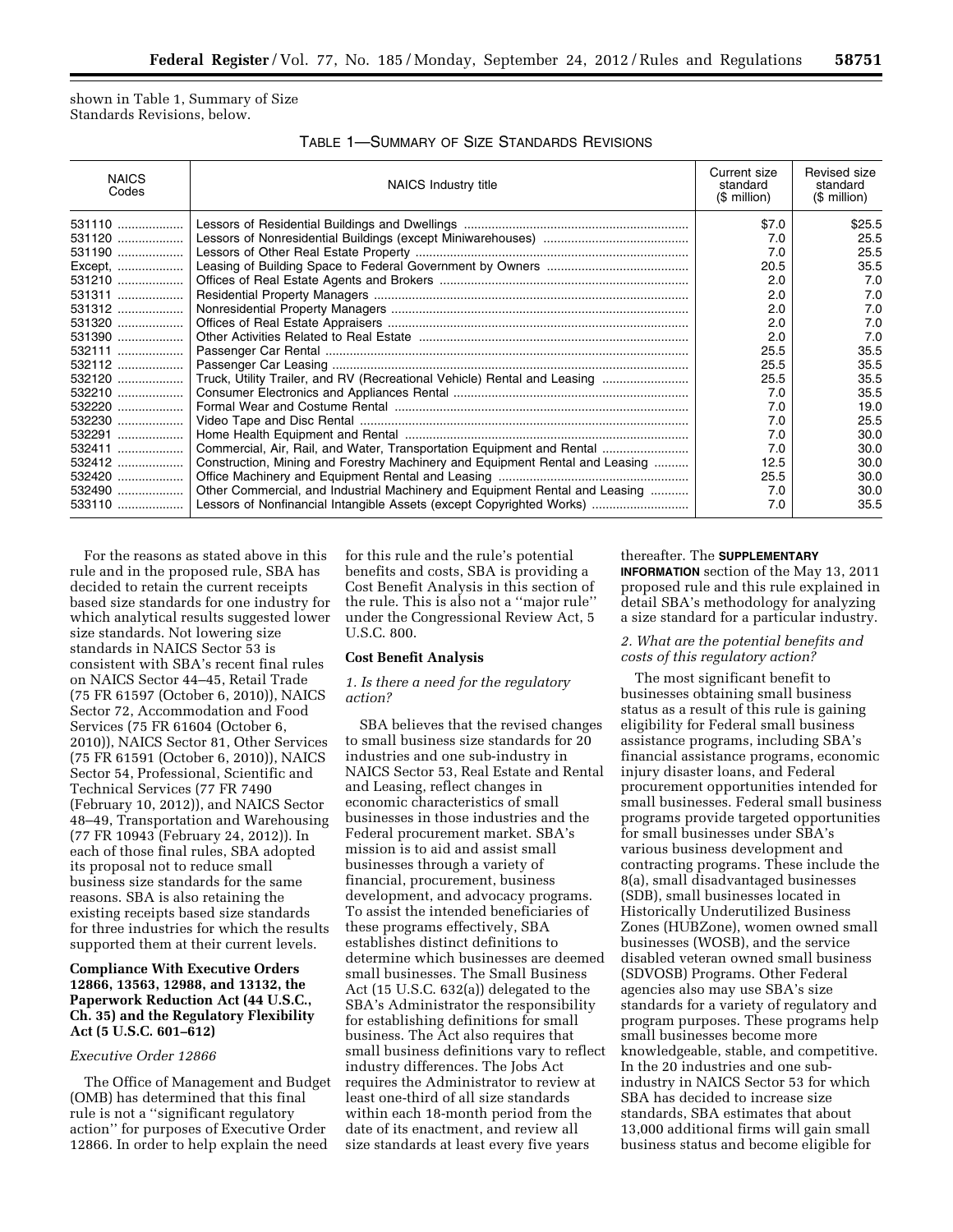these programs. That number is 5 percent of the total number of firms in industries in NAICS Sector 53 that have receipts based size standards. SBA estimates that this would increase the small business share of total industry receipts in those industries from 27 percent under the current size standards to 39 percent.

The benefits of increasing size standards to a more appropriate level will accrue to three groups: (1) Some businesses that are above the current size standards will gain small business status under the higher size standards, thereby enabling them to participate in Federal small business assistance programs; (2) growing small businesses that are close to exceeding the current size standards will be able to retain their small business status under the higher size standards, thereby enabling them to continue their participation in the programs; and (3) Federal agencies will have a larger pool of small businesses from which to draw for their small business procurement programs.

Based on the data for fiscal years 2008–2010, more than 99 percent of total Federal contracting dollars spent in industries reviewed in this proposed rule were accounted for by the 20 industries and one sub-industry for which SBA is increasing size standards. The SBA estimates that additional firms gaining small business status in those industries under the revised size standards could potentially obtain Federal contracts totaling up to \$75 million to \$80 million per year under the small business, 8(a), SDB, HUBZone, WOSB, and SDVOSB Programs and other unrestricted procurements. The added competition for many of these procurements may also result in lower prices to the Government for procurements reserved for small businesses, although SBA cannot quantify this benefit.

Under SBA's 7(a) Business Loan and 504 Programs, based on the 2008–2010 data, SBA estimates that approximately 50 to 60 additional loans totaling \$15 million to \$20 million in new Federal loan guarantees could be made to the newly defined small businesses under the revised size standards. Under the Jobs Act, SBA can now guarantee substantially larger loans than in the past. In addition, the Jobs Act established an alternative size standard for SBA's 7(a) and 504 Loan Programs for those applicants that do not meet the size standards for their industries. That is, under the Jobs Act, if a firm applies for a 7(a) or 504 loan but does not meet the size standard for its industry, it might still qualify if, including its affiliates, it has a tangible net worth that

does not exceed \$15 million and also has average net income after Federal income taxes (excluding any carry-over losses) for its preceding two completed fiscal years that do not exceed \$5 million. Thus, increasing the size standards may result in an increase in small business guaranteed loans to small businesses in these industries, but it would be impractical to try to estimate the extent of their number and the total amount loaned.

Newly defined small businesses will also benefit from SBA's Economic Injury Disaster Loan Program. Since this program is contingent on the occurrence and severity of a disaster, SBA cannot make a meaningful estimate of benefits for future disasters.

To the extent that all 13,000 newly defined small firms under the revised size standards could become active in Federal procurement programs, this may entail some additional administrative costs to the Federal Government associated with additional bidders for Federal small business procurement opportunities, additional firms seeking SBA guaranteed lending programs, additional firms eligible for enrollment in the Central Contractor Registration's Dynamic Small Business Search database and additional firms seeking certification as 8(a) or HUBZone firms or those qualifying for small business, WOSB, SDVOSB, and SDB status. Among businesses in this group seeking SBA assistance, there could be some additional costs associated with compliance and verification of small business status and protests of small business status. These added costs are likely to be minimal because mechanisms are already in place to handle these administrative requirements.

The costs to the Federal Government may be higher on some Federal contracts under the higher revised size standards. With a greater number of businesses defined as small, Federal agencies may choose to set aside more contracts for competition among small businesses rather than using full and open competition. The movement from unrestricted to set-aside contracting will likely result in competition among fewer total bidders, although there will be more small businesses eligible to submit offers. In addition, higher costs may result when additional full and open contracts are awarded to HUBZone businesses because of a price evaluation preference. The additional costs associated with fewer bidders, however, will likely be minor since, as a matter of law, procurements may be set aside for small businesses or reserved for the small business, 8(a), HUBZone, WOSB,

or SDVOSB Programs only if awards are expected to be made at fair and reasonable prices.

The revised size standards may have some distributional effects among large and small businesses. Although SBA cannot estimate with certainty the actual outcome of gains and losses among small and large businesses, there are several likely impacts. There may be a transfer of some Federal contracts from large businesses to small businesses. Large businesses may have fewer Federal contract opportunities as Federal agencies decide to set aside more Federal contracts for small businesses. In addition, some agencies may award more Federal contracts to HUBZone concerns instead of large businesses since HUBZone concerns may be eligible for price evaluation adjustments when they compete on full and open bidding opportunities. Similarly, currently defined small businesses may obtain fewer Federal contracts due to the increased competition from more businesses defined as small under the revised size standards. This transfer may be offset by more Federal procurements set aside for all small businesses. The number of newly defined and expanding small businesses that are willing and able to sell to the Federal Government will limit the potential transfer of contracts away from large and small businesses under the existing size standards. The SBA cannot estimate with precision the potential distributional impacts of these transfers.

The revisions to the existing size standards for Sector 53, Real Estate and Rental and Leasing, are consistent with SBA's statutory mandate to assist small business. This regulatory action promotes the Administration's objectives. One of SBA's goals in support of the Administration's objectives is to help individual small businesses succeed through fair and equitable access to capital and credit, Government contracts, and management and technical assistance. Reviewing and modifying size standards, when appropriate, ensures that intended beneficiaries have access to small business programs designed to assist them.

### **Executive Order 13563**

A description of the need for this regulatory action and benefits and costs associated with this action including possible distributions impacts that relate to Executive Order 13563 is included above in the Cost Benefit Analysis.

In an effort to engage interested parties in this action, SBA has presented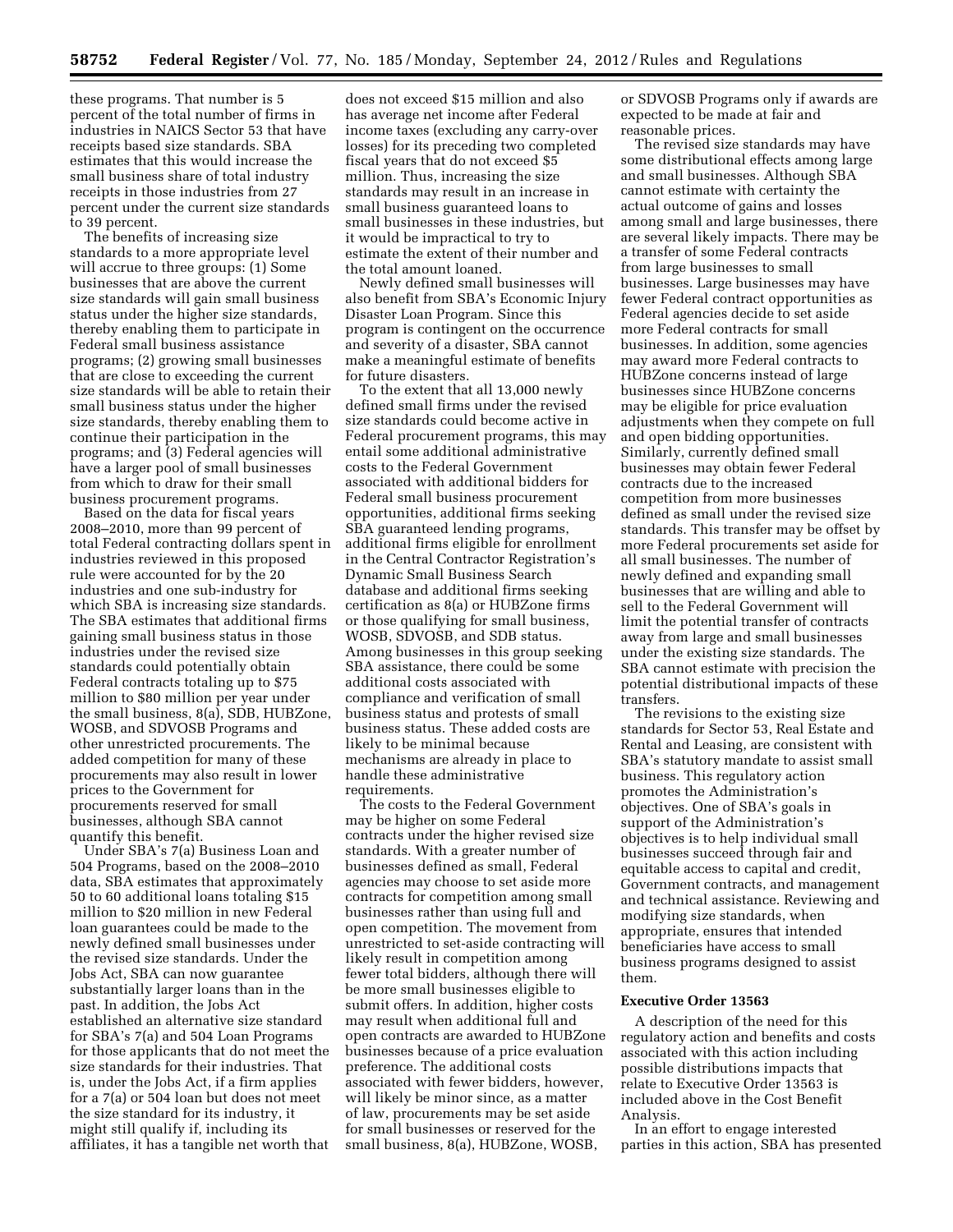its methodology (discussed under **SUPPLEMENTARY INFORMATION** in the proposed rule and this rule) to various industry associations and trade groups. The SBA also met with various industry groups to obtain their feedback on its methodology and other size standards issues. The SBA also presented its size standards methodology to businesses in 13 cities in the U.S. and sought their input as part of the Jobs Act tours. The presentations also included information on the latest status of the comprehensive size standards review and how interested parties can provide SBA with input and feedback on the size standards review.

Additionally, SBA sent letters to the Directors of the Offices of Small and Disadvantaged Business Utilization (OSDBU) at several Federal agencies with considerable procurement responsibilities requesting their feedback on how the agencies use SBA size standards and whether current standards meet their programmatic needs (both procurement and nonprocurement). The SBA gave appropriate consideration to all input, suggestions, recommendations, and relevant information obtained from industry groups, individual businesses, and Federal agencies in preparing the proposed rule for Sector 53.

Furthermore, when SBA issued the proposed rule, it provided notice of its publication to individuals and companies that had in recent years exhibited an interest by letter, email, or phone, in size standards for NAICS Sector 53 so they could comment.

The review of size standards in NAICS Sector 53, Real Estate and Rental and Leasing, is consistent with Section 6 of Executive Order 13563 calling for retrospective analyses of existing rules. The last overall review of size standards occurred during the late 1970s and early 1980s. Since then, except for periodic adjustments for monetary based size standards, most reviews of size standards were limited to a few specific industries in response to requests from the public and Federal agencies. The SBA recognizes that changes in industry structure and the Federal marketplace over time have rendered existing size standards for some industries no longer supportable by current data. Accordingly, in 2007, SBA began a comprehensive review of all size standards to ensure that existing size standards have supportable bases and to revise them when necessary. In addition, the Jobs Act directs SBA to conduct a detailed review of all size standards and to make appropriate adjustments to reflect market conditions. Specifically, the Jobs Act

requires SBA to conduct a detailed review of at least one-third of all size standards during every 18 month period from the date of its enactment and do a complete review of all size standards not less frequently than once every 5 years thereafter.

#### **Executive Order 12988**

This action meets applicable standards set forth in Sections 3(a) and 3(b)(2) of Executive Order 12988, Civil Justice Reform, to minimize litigation, eliminate ambiguity, and reduce burden. The action does not have retroactive or preemptive effect.

## **Executive Order 13132**

For purposes of Executive Order 13132, SBA has determined that this final rule will not have substantial, direct effects on the States, on the relationship between the national government and the States, or on the distribution of power and responsibilities among the various levels of government. Therefore, SBA has determined that this final rule has no Federalism implications warranting preparation of a Federalism assessment.

## **Paperwork Reduction Act**

For the purpose of the Paperwork Reduction Act, 44 U.S.C. Ch. 35, SBA has determined that this final rule would not impose any new reporting or record keeping requirements.

## **Final Regulatory Flexibility Analysis**

Under the Regulatory Flexibility Act (RFA), this rule may have a significant impact on a substantial number of small entities in NAICS Sector 53, Real Estate and Rental and Leasing. As described above, this rule may affect small entities seeking Federal contracts, SBA's 7(a) and 504 Guaranteed Loans, SBA's Economic Injury Disaster Loans, and various small business benefits under other Federal programs.

Immediately below, SBA sets forth a final regulatory flexibility analysis of this final rule addressing the following questions: (1) What are the need for and objective of the rule? (2) What are SBA's description and estimate of the number of small entities to which the rule will apply? (3) What are the projected reporting, record keeping, and other compliance requirements of the rule? (4) What are the relevant Federal rules which may duplicate, overlap or conflict with the rule? and (5) What alternatives will allow the Agency to accomplish its regulatory objectives while minimizing the impact on small entities?

## *(1) What are the need for and objective of the rule?*

Most of SBA's size standards for the Real Estate and Rental and Leasing industries had not been reviewed since the 1980s. Technological changes, productivity growth, international competition, mergers and acquisitions and updated industry definitions may have changed the structure of many industries in that Sector. Such changes can be sufficient to support a revision to size standards for some industries. Based on the analysis of the latest industry and program data available, SBA believes that the revised standards in this rule more appropriately reflect the size of businesses in those industries that need Federal assistance. Additionally, the Jobs Act requires SBA to review all size standards and make appropriate adjustments to reflect current data and market conditions.

## *(2) What are SBA's description and estimate of the number of small entities to which the rule will apply?*

The SBA estimates that approximately 13,000 additional firms will become small because of increases in size standards in 20 industries and one subindustry in NAICS Sector 53. That represents 5 percent of total firms in industries in that Sector that have receipts based size standards. This will result in an increase in the small business share of total industry receipts in those industries from about 27 percent under the current size standards to nearly 39 percent under the revised size standards. The SBA does not anticipate a significant competitive impact on smaller businesses in these industries. The revised size standards will enable more small businesses to retain their small business status for a longer period. Under current size standards, many small businesses may have lost their eligibility or found it difficult to compete with companies that are significantly larger than they are and this final rule attempts to correct that impact. The SBA believes these changes will have a positive impact for existing small businesses and for those that have either exceeded or are about to exceed current size standards.

# *(3) What are the projected reporting, record keeping, and other compliance requirements of the rule and an estimate of the classes of small entities which will be subject to the requirements?*

Revising size standards does not impose any additional reporting or record keeping requirements on small entities. However, qualifying for Federal procurement and a number of other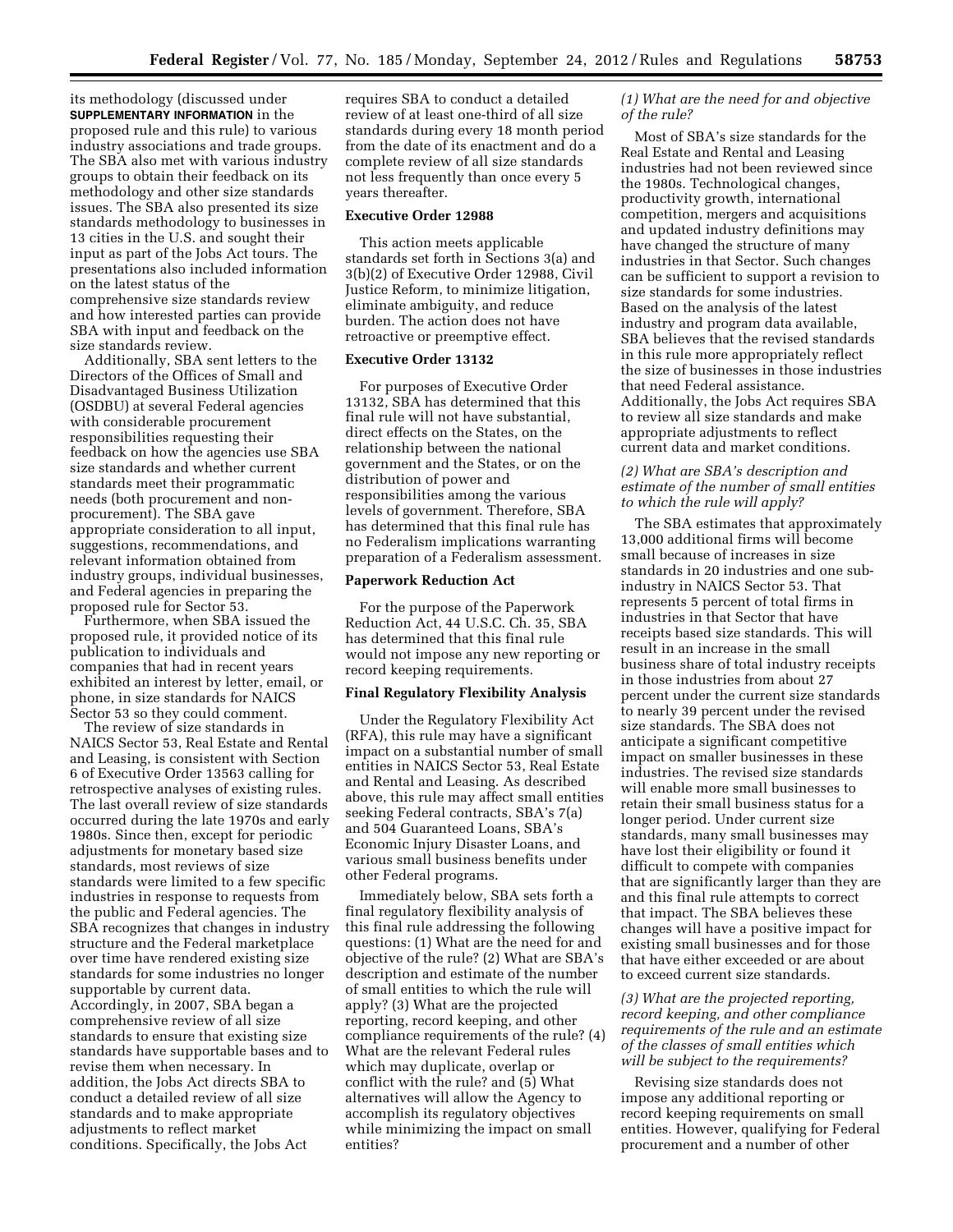Federal programs requires that entities register in the Central Contractor Registration (CCR) database and certify at least annually that they are small in the Online Representations and Certifications Application (ORCA). Therefore, businesses opting to participate in those programs must comply with CCR and ORCA requirements. There are no costs associated with either CCR registration or ORCA certification. Revising size standards alters the access to SBA programs that are designed to assist small businesses, but does not impose a regulatory burden as they neither regulate nor control business behavior.

## *(4) What are the relevant Federal rules which may duplicate, overlap, or conflict with the rule?*

Under section 3(a)(2)(C) of the Small Business Act, 15 U.S.C. 632(a)(2)(c), Federal agencies must use SBA's size standards to define a small business, unless specifically authorized by statute. In 1995, SBA published in the **Federal Register** a list of statutory and regulatory size standards that identified the application of SBA's size standards as well as other size standards used by Federal agencies (60 FR 57988 (November 24, 1995)). SBA is not aware of any Federal rule that would duplicate or conflict with establishing or revising size standards.

However, the Small Business Act and SBA's regulations allow Federal agencies to develop different size standards if they believe that SBA's size standards are not appropriate for their programs, with the approval of SBA's Administrator (*see* 13 CFR 121.903). The Regulatory Flexibility Act authorizes an agency to establish an alternative small business definition after consultation with the Office of Advocacy of the U.S. Small Business Administration (5 U.S.C. 601(3)).

*(5) What alternatives will allow the Agency to accomplish its regulatory objectives while minimizing the impact on small entities?* 

By law, SBA is required to develop numerical size standards for establishing eligibility for Federal small business assistance programs. Other than varying size standards by industry and changing the size measures, no practical alternative exists to the existing system of numerical size standards.

### **List of Subjects in 13 CFR Part 121**

Administrative practice and procedure, Government procurement, Government property, Grant programs business, Individuals with disabilities,

Loan programs—business, Reporting and recordkeeping requirements, Small businesses.

For reasons set forth in the preamble, SBA amends 13 CFR part 121 as follows:

## **PART 121—SMALL BUSINESS SIZE REGULATIONS**

■ 1. The authority citation for Part 121 continues to read as follows:

**Authority:** 15 U.S.C. 632, 634(b)(6), 662, and 694a(9).

■ 2. In § 121.201, amend the table ''Small Business Size Standards by NAICS Industry'' as follows: ■ a. Under the heading Sector 53 Real Estate and Rental and Leasing, revise the entries for ''531110'', ''531120'', ''531190'', ''Except'', ''531210'', ''531311'', ''531312'', ''531320'', ''531390'', ''532111'', ''532112'', ''532120'', ''532210'', ''532220'', ''532230'', ''532291'', ''532411'', ''532412'', ''532420'', ''532490'', and ''533110'' to read as follows:

■ b. Revise footnote 9 as shown below after the table.

**§ 121.201. What size standards has SBA identified by North American Industry Classification System codes?** 

\* \* \* \* \*

# SMALL BUSINESS SIZE STANDARDS BY NAICS INDUSTRY

| <b>NAICS Codes</b> | NAICS U.S. Industry title                                                    | Size<br>standards<br>in millions<br>of dollars | Size<br>standards<br>in number<br>of employees |
|--------------------|------------------------------------------------------------------------------|------------------------------------------------|------------------------------------------------|
|                    |                                                                              |                                                |                                                |
|                    |                                                                              |                                                |                                                |
| 531110<br>531120   |                                                                              | \$25.5                                         | 25.5                                           |
|                    |                                                                              |                                                |                                                |
|                    |                                                                              |                                                |                                                |
| 531190             |                                                                              | 25.5                                           |                                                |
| $Exception$ ,      |                                                                              | 935.5                                          |                                                |
| 531210             |                                                                              | 107.0                                          |                                                |
| 531311             |                                                                              | 7.0                                            |                                                |
| 531312             |                                                                              | 7.0                                            |                                                |
| 531320             |                                                                              | 7.0                                            |                                                |
| 531390             |                                                                              | 7.0                                            |                                                |
|                    |                                                                              |                                                |                                                |
| 532111             |                                                                              | 35.5                                           |                                                |
| 532112             |                                                                              | 35.5                                           |                                                |
| 532120             | Truck, Utility Trailer, and RV (Recreational Vehicle) Rental and Leasing     | 35.5                                           |                                                |
| 532210             |                                                                              | 35.5                                           |                                                |
| 532220<br>.        |                                                                              | 19.0                                           |                                                |
| 532230             |                                                                              | 25.5                                           |                                                |
| 532291             |                                                                              | 30.0                                           |                                                |
|                    |                                                                              |                                                |                                                |
| 532411             | Commercial Air, Rail, and Water Transportation Equipment Rental and Leasing  | 30.0                                           |                                                |
| 532412             | Construction, Mining and Forestry Machinery and Equipment Rental and Leasing | 30.0                                           |                                                |
| 532420             |                                                                              | 30.0                                           |                                                |
| 532490             | Other Commercial and Industrial Machinery and Equipment Rental and Leasing   | 30.0                                           |                                                |
|                    |                                                                              |                                                |                                                |